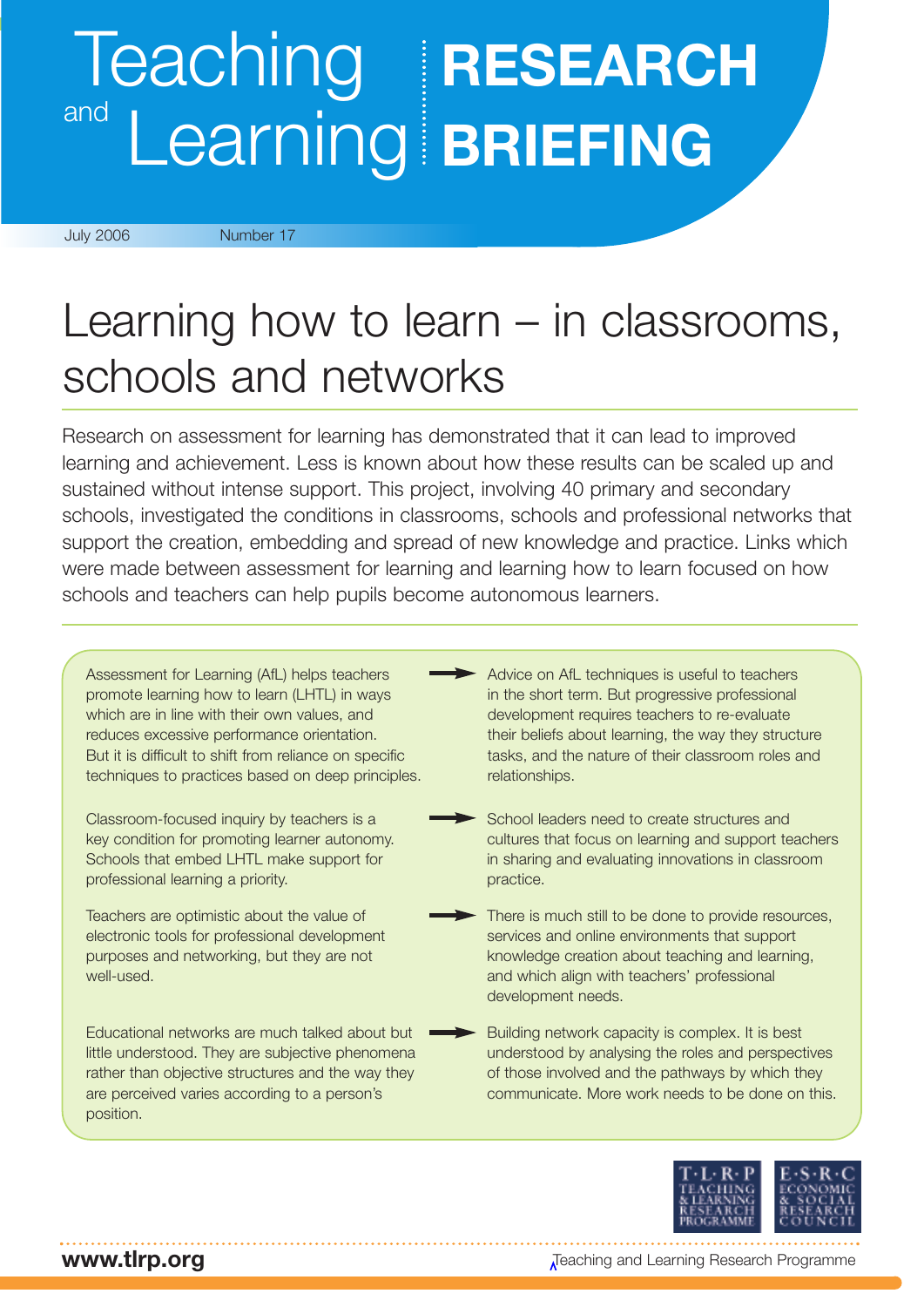# The research **Background** and rationale

In a world where new knowledge is constantly emerging, most observers believe that learning how to learn (LHTL) is crucial for lifelong learning. Yet there is little clarity or consensus about what LHTL is, how it can be promoted, what challenges it poses for teachers, or how to support the teacher development that may be necessary.

Researchers from four universities were brought together to investigate these issues over four years (2001–2005). They had expertise in assessment for learning, subject teaching, teacher professional development, school leadership and improvement, network analysis and new technologies.

The work was based on three premises:

First, practices likely to promote LHTL overlap with, and build upon, those associated with assessment for learning (AfL). These include clarifying learning goals and criteria, reflecting on learning, and acting on formative feedback. We wanted to examine this link, especially the shift from the somewhat teacher-centred approach of AfL to the more pupil-centred approach that learning how to learn implies. We were interested in the potential of LHTL to develop autonomous learners, and whether this has parallels for pupils, teachers and schools as learners.

Second, evidence for the effectiveness of AfL is derived from carefully controlled but small-scale experiments which have involved intensive support to teachers. If these innovations are to be scaled up and sustained across the system, they will have to grow with much less support. Conditions for the creation and spread of knowledge and practice would be crucial to their successful implementation.

The aims of the research were therefore derived from a set of linked hypotheses with the following logic (see Figure 1): pupils' learning outcomes are the result of classroom interactions with teachers, peers and resources; classroom practices are influenced by teachers' and pupils' beliefs about learning; and these beliefs and practices are outcomes of teachers'

professional development, school culture, management practices, and networking opportunities, in which electronic tools might have a role. Background variables might also have an impact.

Third, we knew that LHTL practices, based on AfL, were novel and would need to be stimulated in most schools. We needed to do a minimum level of development work, consistent with what was achievable within the normal resources of schools. The level of engagement of schools with our project would be influential but, in schools where many initiatives interact, we expected to treat this as just one variable among many.

## What we did

We worked with 17 secondary, 21 primary and two infant schools from five local authorities and one Virtual Education Action Zone. They were chosen to provide a balance of urban and rural, large and small, and mono-ethnic and multi-ethnic schools. Performance results in 2000 indicated room for improvement in all of them.

On the development side of the project, we introduced the project ideas to schools in initial INSET sessions, provided optional workshops and feedback from baseline questionnaire results, allocated a small amount of 'critical friend' time to each school, convened meetings for school and local authority co-ordinators, and created a website for the exchange of ideas and materials.

On the research side, we observed how project ideas 'landed' in schools, and collected evidence to describe and explain the different patterns of implementation and impact. Questionnaires were developed to collect quantitative data on: teachers' and pupils' beliefs about learning; staff values and reported practices concerning classroom assessment, professional learning, school leadership and management; and the use of electronic tools. Responses were used to establish a baseline for each school, and change over time in half the sample. School performance data were used as indicators of pupils' academic achievement.

Qualitative data were collected to investigate the links between these measured variables. Indicators of mediating variables included accounts of policies, initiatives, networks, processes and events derived from classroom observation, interviews,



Figure 1: Logic model for a causal argument

documents and network maps. All these instruments are available on the project website as self-evaluation resources for schools.

## What we found

#### **Classrooms**

What we defined as 'the spirit', or underlying principles, of assessment for learning were hard to achieve. While most teachers adopted the procedures or techniques associated with AfL, such as sharing success criteria or increasing class 'thinking time', few did so in a way that enabled pupils to become more independent as learners, a defining characteristic of learning how to learn. However, 20 per cent of teachers were identified as capturing that spirit. They shared key characteristics. The way they structured and sequenced learning tasks exhibited what education thinker John Dewey has termed 'high organisation based on ideas'. They all held a strong belief in the importance of promoting pupil autonomy, and articulated a clear conviction that they were responsible for ensuring that this took place. They viewed nothing as fixed or beyond their control, and they took this empowering philosophy into the classroom and communicated it to the pupils in the way they taught.

These findings from 27 video-recorded lessons compare with results from the project's survey of 558 classroom teachers. Responses to questions about classroom assessment revealed three factors underpinning practice. These are: making learning explicit, promoting learning autonomy, and performance orientation. The first two were learning-orientated and incorporated successful AfL and LHTL practices. In the first administration of the survey, in 2002, only around 20 per cent of teachers reported that they practised the promotion of pupil autonomy in line with their stated values. The majority felt constrained to put more emphasis on performance targets than they wished.

By contrast, analysis of responses to our staff questionnaire in 2004 indicated that gaps between values and practices had diminished in ways that supported LHTL. The project may have influenced this but, at whole sample level, it was impossible to disentangle this from other factors.

Questionnaire responses on the beliefs and attitudes to learning of 1,182 pupils from Years 5, 6, 8 and 9 also changed during the course of the project. As with the staff questionnaire, there were significant differences between schools and sectors. It seems that primary pupils saw little connection between particular school learning practices and the extent to which they felt involved and took initiative in their learning. By contrast, secondary pupils saw these two factors as related, although their sense of active involvement in their learning declined. This last finding is similar to other studies that have shown decline in engagement between primary and secondary school, and we think it unlikely that this finding is specific to this project.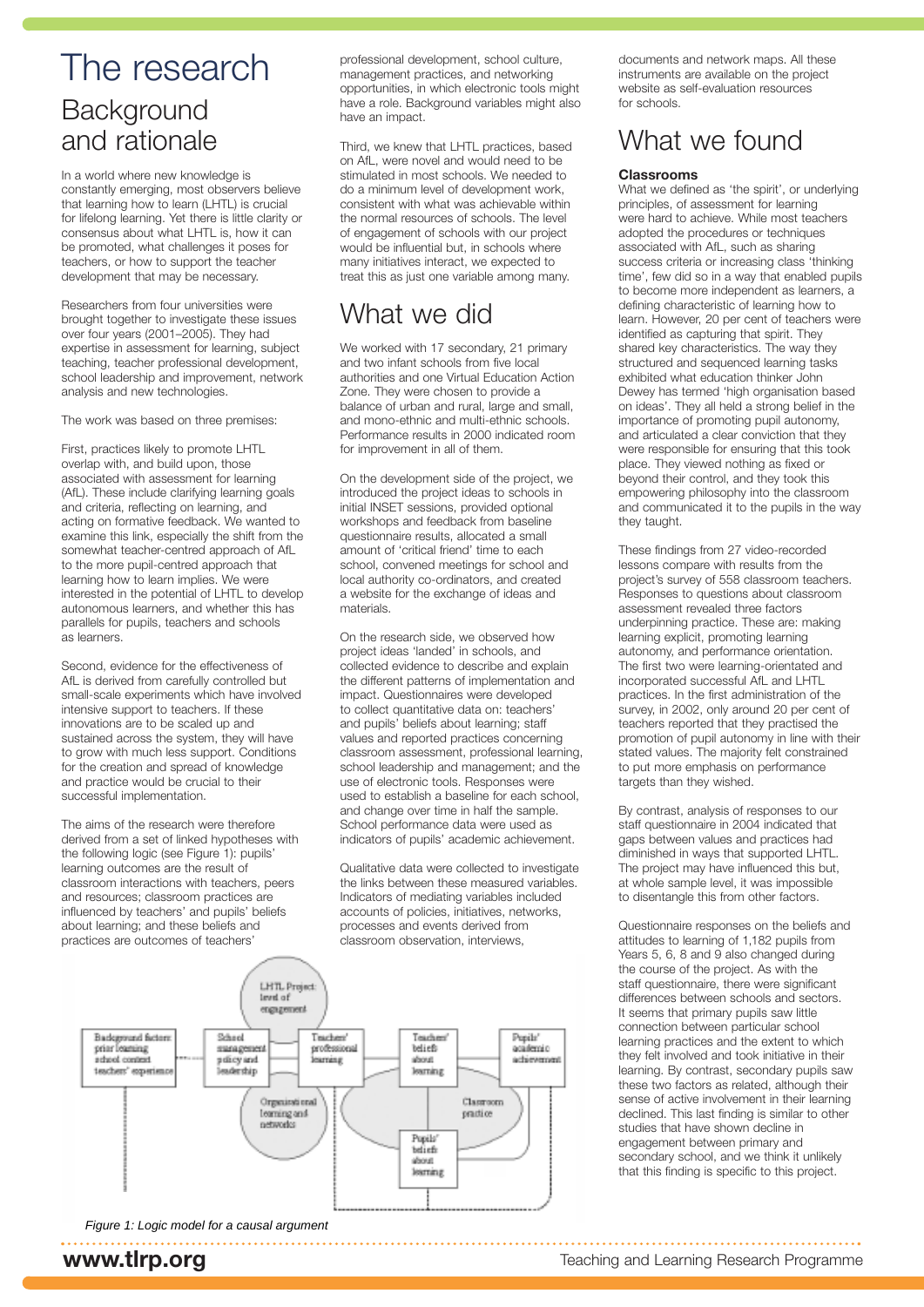#### **Schools**

Further factor and regression analyses of the staff questionnaire, involving 1,212 responses in 2002 and 698 in 2004, revealed that opportunities for teachers to engage in professional learning through inquiry into their classroom practice are crucial in helping them to promote learning how to learn to pupils. Teachers' learning of this kind seems to be the route by which school leaders can influence what happens in classrooms (see Figure 2).

In 2004, we found that what teachers thought of as important dimensions of school management were still not being practised extensively at schools in our sample. These included deciding and acting together, providing a sense of direction, supporting professional development, and auditing expertise and supporting networking. This underlines the considerable challenges for leadership if LHTL is to be embedded.

Interviews with head teachers and school coordinators showed that schools approached these challenges in two ways: through structural approaches epitomised by procedural mechanisms, and via cultural approaches based on a more gradualist infusion of change through shifts in cultures. The project found that schools placed different emphases on these, although the two were closely related.

Pupils' measured academic performance varied between project schools. These results need to be treated with caution as possible outcomes of the project. All schools were responding to numerous initiatives at the time, each of which could be expected to have some impact.

Performance tables for 2002–2004, comparing pupils in project schools with the progress of 'similar pupils in similar schools' nationally, revealed that three of the secondary schools in the project achieved contextualised value-added (CVA) results significantly higher than expected in both KS3 and KS4, and four schools were significantly higher at one key stage. Of the primary schools, one achieved CVA results significantly higher than expected in all three core subjects, and five did so in one or two subjects.

Three of the four schools with the highest value added had high levels of engagement with the project and explicit organisational strategies to support teachers' professional development and networking.

Staff in the highest-scoring secondary school, although starting from a relatively high base, achieved significant increases in their practice of 'making learning explicit' and 'promoting learning autonomy' and significant decreases in their practice of 'performance orientation'. Their mean factor score for the promotion of learning autonomy was the highest of all schools. Moreover, in relation to practices that support change in the classroom, this school achieved significant increases in classroom-based teacher learning practices. Significant increases were also recorded in school support for professional development and networking. This is a striking success story.

# Major implications

Our research has implications for classroom practitioners, for school leaders, for local authorities, for agencies that provide support and guidance, and for policy makers.

Our enquiries led us to the conclusion that learning how to learn is highly contextualised and cannot easily be separated from learning 'something'. It is not profitable to plan, teach or assess LHTL separately from planning, teaching or assessing learning in a specific subject. This is similar to the 'infusion' approach of the TLRP Thinking Skills project (http://www.sustainablethinkingclassrooms.qub.ac.uk/).

However, effective change is only likely to be achieved if individuals and organisations go beyond the implementation of surface procedures and engage with deeper principles of learning and teaching. Teachers need the intellectual resources to 'know what to do when they don't know what to do'.

Practical tips for teachers, including advice on AfL practices, are helpful for beginning or less confident teachers in the short term. But they need to be rapidly built on in coherent, progressive programmes of professional development. Central to such programmes should be opportunities for teachers to re-evaluate their beliefs about learning, the way they structure tasks, and their conceptions of classroom roles and relationships.

Classroom-focused inquiry has a crucial part to play in this. But it involves considerable demands on individuals and institutions because it requires risk-taking, opening practice up to critical scrutiny, collaboration, and a willingness to take responsibility for decisions, action and consequences.

The current performance-orientated climate in schools in England seems to make it difficult

#### **Networks**

Our findings on how networks supported change confounded expectations. We carried out a survey of 250 teachers and an audit of schools' IT infrastructures. We also invited teachers and head teachers to draw up maps of their networks and interviewed them about what they showed. We found that while IT is now a well-established element of classroom practice, teachers made little use of electronic networks to develop their own professional practice, even when they were part of networks designed to help them do so. Nevertheless there was optimism that new technologies can offer such benefits.

Engaging teachers in critical inquiry fosters a greater alignment between their values and their practices.

for teachers to practise what they value.

To make such change easier for teachers, school leaders need to create structures and cultures that focus on learning. They must support teachers in creating, sharing and evaluating innovations in classroom practice. It takes confident and well-supported leaders to provide their staff with the space and permission to innovate, and perhaps learn from failure. This is an important support role for agencies such as the Training and Development Agency, the National College for School Leadership and teachers' professional associations.

Local, regional and national bodies, including the commercial sector, have an important role to play in providing IT resources that support knowledge creation about teaching and learning. They should start from an analysis of how teachers work and what they need. The LHTL project developed its own website in response to the needs of its dispersed community of researchers and practitioners. This has now been taken up and adapted for wider use by the TLRP and a number of other educational research communities. However, more general culture change will be needed if electronic environments are to engage teachers effectively in professional development.

Understanding how knowledge moves around networks and what happens to it in the process is crucial to this analysis. Our research suggests that networks and networking in education are poorly understood, although we made a start by clarifying a number of important concepts, dimensions and relationships.

As a result of this early finding we turned our attention to trying to understand teachers' networks – an under-researched area. We discovered that networks are 'ego-centred' – viewed at 'eye-level' rather than from '10,000 feet' – and that teachers differentiate between the strength of network links and their value, which is characteristically related to their potential impact on classroom practice.

We also found evidence of different kinds of networks in schools. Head teachers used embedded links, based on personal association, to generate and share practices. Others, including project co-ordinators, deliberately created and managed networks for particular purposes.